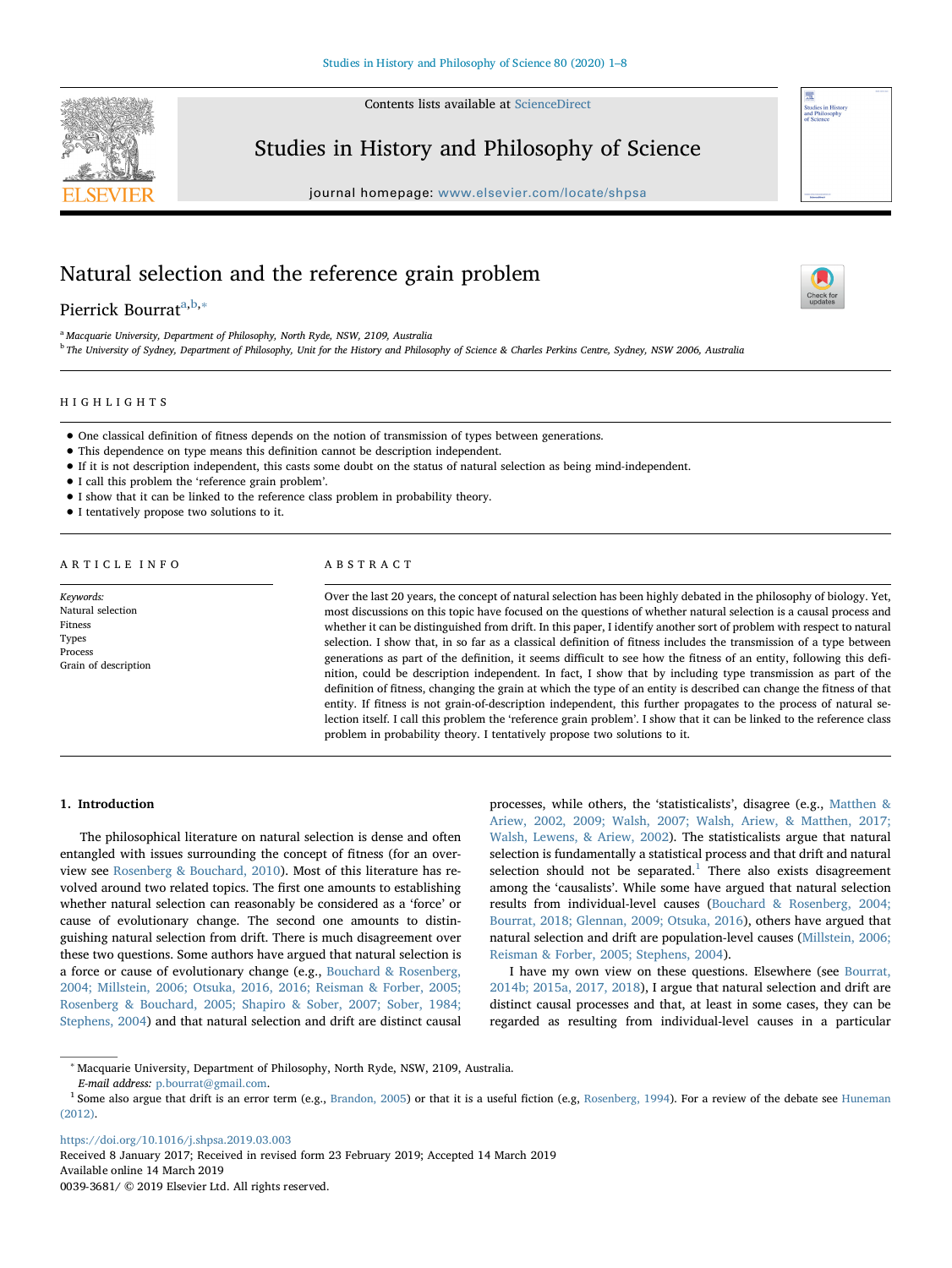context given by the population and its environmental setting. Although the question of the causal status of natural selection and whether it can be distinguished from other evolutionary forces are important questions, I turn here to a different problem associated with the concepts of natural selection and drift, which, as far as I am aware, has hardly been noticed in the literature.

A striking fact among the protagonists in this literature is that nearly all seem to accept that the process of natural selection and its product, namely evolution by natural selection, are to some extent independent from the grain at which they are described. There are two important exceptions to this general trend. First, some work stresses the point that whether natural selection occurs in a particular setting depends on the way the environment is described (e.g., [Abrams, 2009, 2014; Brandon,](#page-6-2) [1990,](#page-6-2) Chapter 2, 2005). Second, the statisticalists, as portrayed in [Walsh \(2007;](#page-7-6) see also [Walsh et al., 2017\)](#page-7-7), argue that whether natural selection and drift occur is not description independent. Walsh shows that the way one describes a cause can influence the way in which the strength of a particular evolutionary cause is interpreted. Although I agree with Walsh that his argument shows that the notion of causes used in evolutionary theory are not description-independent, following [Northcott \(2010](#page-7-8), pp. 462–463), I do not embrace his view that difference makers ought to be description independent to count as causes.

In this paper, I argue that there is yet another way in which natural selection is a process that is not description independent besides the two mentioned above. In Section [2, I](#page-2-0) show that one classical definition of fitness in evolutionary theory is associated with the notion of type transmission. From there, I argue, it follows that one should typically expect different answers about the fitness of and entity when the grain of description used to describe this entity's type is different. This leads me to the conclusion, in Section [3](#page-5-0), that whether and the extent to which evolution by natural selection occurs in a population, is also grain-ofdescription dependent: Natural selection can be both regarded as occurring and not occurring – though on different grains of description – in a given population. I call this problem the 'reference grain problem', and compare it to the reference class problem in probability theory by pointing to the similarity and common origin between these two problems. Although I do not provide a complete and definitive solution to this problem, I briefly propose two ways in which the problem could be addressed in Section [4](#page-6-3). First, I suggest that natural selection could be considered as a model of a process rather than a physical process and that this model might bear some similarities with its target system (a population) at a particular grain of description. Second, I argue that one could narrow down the concept of what a type in evolutionary theory is and I show how this could resolve the problem.

### 1.1. On fitness and the transmission of types between generations

One useful way to characterise natural selection is to start from the following Principle of Natural Selection (PNS), inspired by [Brandon](#page-7-9) [\(1990,](#page-7-9) see also 2014):

(PNS) Natural selection will occur in a population if and only if there is at least one difference in fitness, in a common environment, between two or more individual entities of a population.

There are different ways in which fitness can be characterised. To name a few, [Bouchard and Rosenberg \(2004\)](#page-6-0), for instance, following others before them, propose the notion of 'solution to design problems' that leads to differences in reproductive output. [Brandon \(1990, 2014\)](#page-7-9) prefers the notion of 'adaptedness', which means 'better able to survive and/or reproduce in a given environment' and might be regarded as tendency or propensity ([Mills & Beatty, 1979; Pence & Ramsey, 2013](#page-7-10)). [Godfrey-Smith \(2009b](#page-7-11), pp. 53–59) defends the view of fitness as amounting to differences in intrinsic properties leading to differences in reproductive output. According to him, intrinsic properties are the kind of properties that should be associated with natural selection. An object's intrinsic property for Godfrey-Smith is a property that does not

depend on the existence or particular arrangement of other objects, while an extrinsic property does depend on the existence or particular arrangement of other objects ([Godfrey-Smith, 2009b,](#page-7-11) p. 53). Elsewhere (see [Bourrat, 2015a, 2017](#page-6-4)), I have proposed a refinement of Godfrey-Smith's account by stressing that to be successful in characterising natural selection, not only should a difference in property be intrinsic, but also invariable.

So far so good. But the PNS as stated and the notions of fitness mentioned above that can underpin it only permit us to account for the success of an entity (or its type) within one generation. To account for the evolutionary success of an entity over more than one generation, some conditions over the inheritance of the trait responsible for the difference in fitness must be met.<sup>[2](#page-1-0)</sup> In other words, the PNS, in and of itself, will not permit us to distinguish whether natural selection is responsible for some observed evolutionary change. Suppose a population reproducing in discrete generations in which two types (B and R) do not reproduce with perfect fidelity. Although each type produces some offspring of the same type, it also produces some offspring of a different type, say type G. Let us also assume that B and R produce offspring of type G with a different rate in a given environment supposed constant over time. With type B, for each four offspring produced, three are of type B and one of type G. With type R, two are of type R and two are of type G (see [Fig. 1\)](#page-2-1). Is the fitness of type B and type R the same? If not, how should we infer the fitness after one generation of these two types from their reproductive outputs?

Following the PNS proposed above, the fitness of the two types is the same, since they both produce four offspring. Therefore, it seems reasonable to assume that there is no natural selection occurring in this population. Although this is strictly speaking correct, when providing an evolutionary explanation, we typically want to know whether an evolutionary change observed (or lack thereof) between two or more generations is due to natural selection or to another evolutionary process. By evolutionary change, following standard textbooks, I mean a change in frequency of types across generation or average change in character if the trait is a quantitative one. It might be the case that two types have vast differences in fitness qua adaptedness and if these differences are not passed on to the next generation, then natural selection will not be the reason why evolutionary change, if any occurs, is ob-served. In the case presented in [Fig. 1,](#page-2-1) there is an interaction between natural selection and inheritance, so that adaptedness does not capture all there is about natural selection (for a similar point given in the context of the Price equation see [Okasha \(2011](#page-7-12), pp. 246–248)). This type of interaction between natural selection and inheritance led [Michod \(1999](#page-7-13), p. 176) to argue that a concept of fitness which does not take inheritance into account will be dynamically insufficient to predict evolutionary change. In fact, in the example depicted in [Fig. 1,](#page-2-1) a measure of adaptedness, would not permit us to tell whether natural selection is responsible for the B type success.

To predict the evolutionary dynamics, and more particularly the role of natural selection in it (an intragenerational measure of success, and the interaction between this measure and inheritance), it thus seems that a different notion of fitness qua adaptedness is required; one that takes the transmission of types into consideration. This is indeed

<span id="page-1-0"></span><sup>&</sup>lt;sup>2</sup> To see this notice that in quantitative genetics, following the so called 'breeder's equation' (for an introduction see [Falconer & Mackay, 1996,](#page-7-14) Chapter 11), the extent to which natural selection is responsible for the evolutionary change observed can be approached by measuring the heritability of a trait under selection. The more the trait is heritable, the more natural selection will have, with some caveats that cannot be developed here, been causally responsible for the difference in the composition of the population at a later generation (assuming the population size is infinite) of this trait. For more on the concept of heritability see [Jacquard \(1983\), Godfrey-Smith \(2007, 2009b,](#page-7-15) pp. 168–172), [Okasha \(2006](#page-7-16), Chapter 1), [Downes \(2009\), Bourrat \(2015a\),](#page-7-17) and some of its caveats see [Lewontin \(1974;](#page-7-18) see also K. E. [Lynch & Bourrat, 2017;](#page-7-19) [Bourrat & Lu, 2017; Bourrat, Lu, & Jablonka, 2017\)](#page-7-19).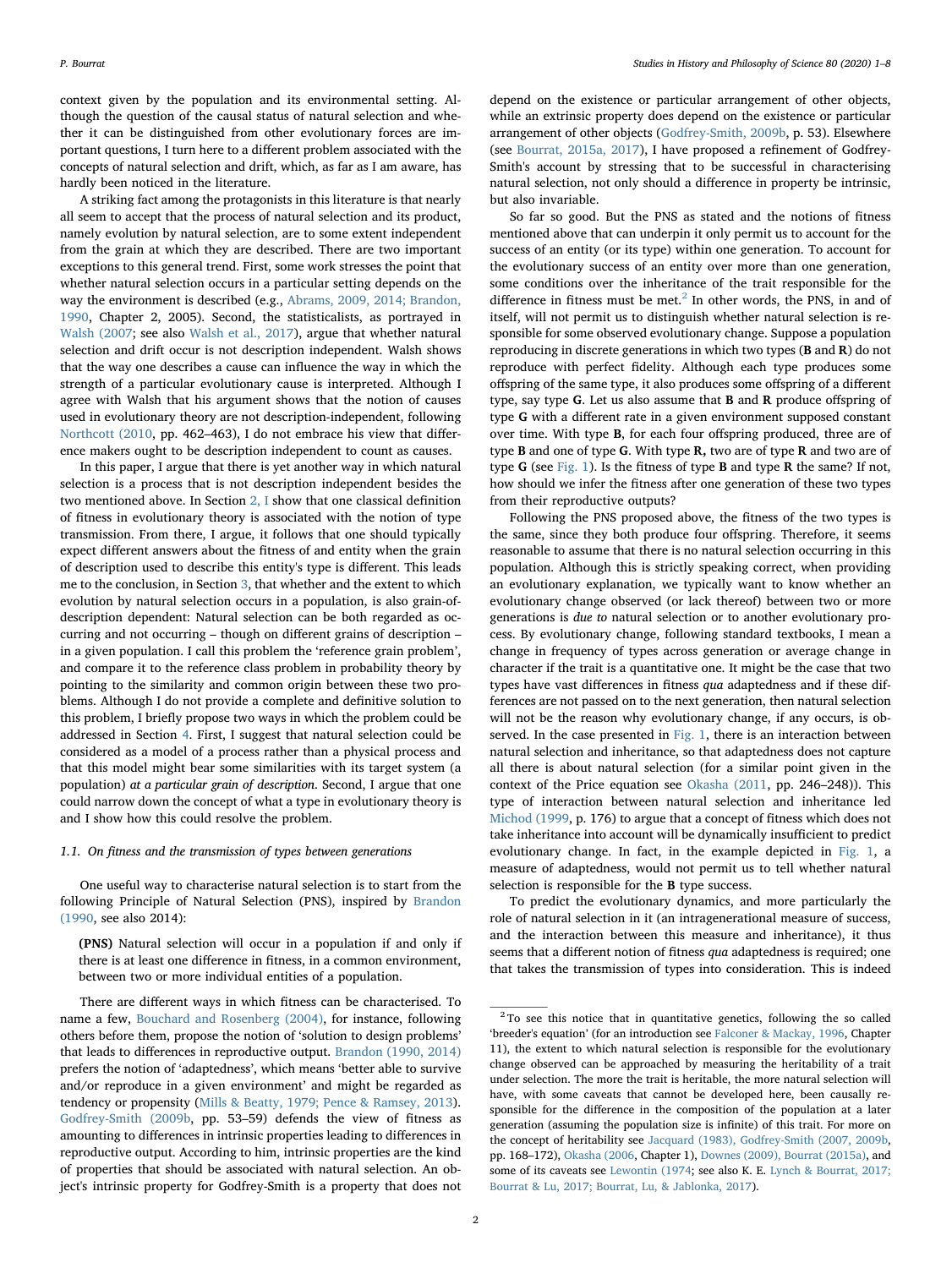<span id="page-2-1"></span>

Fig. 1. Two types of entity with different transmission patterns.

the view taken from the perspective of a prominent account of evolutionary theory, namely the replicator approach, or gene-eye's view ([Dawkins, 1976; Hamilton, 1964; Hull, 1980; Wilkins & Bourrat, 2018;](#page-7-20) [Williams, 1966\)](#page-7-20). This view stresses that the faithful transmission of types from parents to offspring is an important aspect of evolution by natural selection. I have shown elsewhere that faithful transmission is not as important as stressed by the replicator approach, since it can rather be seen as a product of natural selection itself ([Bourrat, 2014a;](#page-6-5) [2015b\)](#page-6-5). Yet, I believe that the transmission of type – whether with high faithfulness as stressed by the replicator approach or not – is fundamental to the idea of evolution by natural selection.

And this conception of fitness has indeed been integrated in the formalism originating from the gene's-eye view, namely kin selection, which is perhaps the most celebrated theoretical development in evolutionary theory. In a classical paper on this topic fitness is defined as:

[Fitness<sup>[3](#page-2-2)</sup>] in relative terms, [is] the number of copies of [an entity]'s genes expected to be found in the population in the very distant future. ([Gardner, West, & Wild, 2011](#page-7-21), p. 1027)

We can see in this quote that the notion of copy, which implies transmission of type across time, is fundamental to the definition. I want to stress that this definition is not a marginal one. It is the result of a long tradition starting from [Fisher \(1930\)](#page-7-22) who defined the fitness of a type as an intrinsic growth rate of that type. All this means that, besides a definition of fitness tied to differences in reproductive output proposed above, in tracking the adaptedness of an organism (or type) to its environment, we also need a notion of fitness that tracks the role of selection over time across generations to assess evolutionary success.<sup>[4](#page-2-3)</sup> Fitness with this latter conception not only measures the differences in properties between entities that have consequences for reproductive output, but also the extent to which the entity's type is able to be transmitted faithfully over time, and consequently its evolutionary success. Note also that the 'type' of entity could be defined over multiple traits, for example, a member of type X could represent an organism with a size Y and a colour Z. Note also that I will not consider cases in which traits are continuous. The argument considered here only applies to nominal traits. It is unclear whether a continuous treatment would lead to the same conclusions.<sup>[5](#page-2-4)</sup>

To be clear, there are difficulties with all definitions of fitness, some of which are directly related to the one used by Gardner et al. or Fisher (for a review of some difficulties faced by different concepts of fitness, see [Ariew & Lewontin, 2004](#page-6-6)), but it is fair to say that the transmission of type between generations is an integral part of a conception of fitness in some important areas of evolutionary theory.<sup>[6](#page-2-5)</sup> In these areas, if one is to infer fitness from reproductive output and associate fitness with

natural selection and evolutionary success due to natural selection only, they must take into account the degree of transmission of types between generations. The notion of fitness proposed by Gardner et al. is the one I will refer to in the reminder of this paper.

It should be noted at this point that whether individuals reproduce faithfully or not does not matter as much when they have the same transmission pattern. This is the case, for example, with sexual organisms with fair meiosis in which, at the phenotypic level, offspring are not perfect copies of their parents. To see why and yet remain with our example of asexual organisms in [Fig. 1](#page-2-1), suppose the case depicted in [Fig. 2](#page-3-0) where three types B, R and Y reproducing in discrete generations, produce respectively 2, 4 and 6 offspring of their type and type G with the same transmission pattern in a homogenous environment. More specifically half of the time they produce offspring of type G, while the other half of the time they produce offspring of their own type. In this case, whether one infers the fitness of each type from the total number of offspring or only the offspring of their type, the relative difference in the production of offspring of their type will be the same. The fitness of type R is twice the fitness of type B and the fitness of type Y is three times the fitness of B. Note that this will be the case so long as the transmission pattern is the same across the different types (and that at least some offspring have the parental type). Of course, one difference between a case in which individuals reproduce with perfect fidelity and a case in which individuals produce types different from themselves is that natural selection might explain more of the evolutionary change observed in the former case and less the latter case. But, if considering only the fitness across generations of the types, manipulating the transmission pattern while keeping it the same across all types of the population will have no fitness effect.

Consequently, in cases in which the transmission pattern across the different types in the population is the same, inferring fitness directly from reproductive output, without considering the type of offspring produced, does not constitute a problem for establishing in the long run the relative success of an initial type when compared to other types. However, in cases in which the transmission pattern is different between the entities being compared (e.g., if meiosis is not fair in the case of sexual organisms i.e., when there is some meiotic drive)<sup>[7](#page-2-6)</sup> estimates of fitness based on the number of offspring produced will become inadequate to predict the evolutionary success of each type. This is because, taking the example of meiotic drive, comparing the reproductive output of two individuals will not be a reliable proxy for the number of copies of a given allele transmitted to the next generation, while in the case of fair meiosis, one can expect that half of the offspring of an individual will have a copy of any given allele, independently of the allele considered (expect for sexual chromosomes).

#### <span id="page-2-0"></span>2. Fitness and the reference grain problem

I have shown so far that operationalising fitness in terms of relative number of descendants of the same type is important in some areas of evolutionary theory (see also the discussion in [Godfrey-Smith, 2009b](#page-7-11), pp. 31–39). In doing so, I have implicitly assumed that the notion of type identity between parent and offspring is unproblematic. Yet, although the notion of transmission of types in relation to evolution has been discussed in the philosophical literature (e.g., [Abrams, 2009,](#page-6-2) [2012, 2014; Brandon, 1990; Godfrey-Smith, 2009b; Griesemer, 2000;](#page-6-2) [Mameli, 2005; Pence & Ramsey, 2015\)](#page-6-2) there is, as far as I am aware, no discussion in the philosophy of biology on its relationship with the notion of grain of description.[8](#page-2-7) However, as I will show in this section, if one accepts a definition or concept of fitness which depends on the notion of type identity across generations, a problem soon emerges. To

<span id="page-2-2"></span> $3$  In the terminology of Gardner, West, & Wild, 'reproductive value' is a synonym for 'fitness' in the sense I am using it here.

<span id="page-2-3"></span><sup>&</sup>lt;sup>4</sup> There is a multipronged controversy over whether fitness is a useful concept in evolutionary theory when it refers to organisms (entities) as opposed to traits (types) (see [Sober \(2001\),](#page-7-23) and the debate between [Sober \(2013\)](#page-7-24) and [Pence and](#page-7-25) [Ramsey \(2015\)\)](#page-7-25). Following Pence and Ramsey, I will consider that trait fitness is derivative of an organism's fitness and leave this controversy aside.

<span id="page-2-4"></span><sup>5</sup> I thank Arnaud Pocheville for raising this point to me.

<span id="page-2-5"></span> $6$  For a view that the notion of type is optional for evolutionary theory see [Godfrey-Smith \(2009b](#page-7-11), 33–36) on what he calls 'evolutionary nominalism.'

<span id="page-2-6"></span><sup>7</sup> See [Burt and Trivers \(2006\)](#page-7-26) for more on the concept of meiotic drive.

<span id="page-2-7"></span><sup>8</sup> For an exception to this see [Charbonneau \(in press\)](#page-7-27) which deals with longstanding issues on 'the metrics of similarity' in the field of cultural evolution.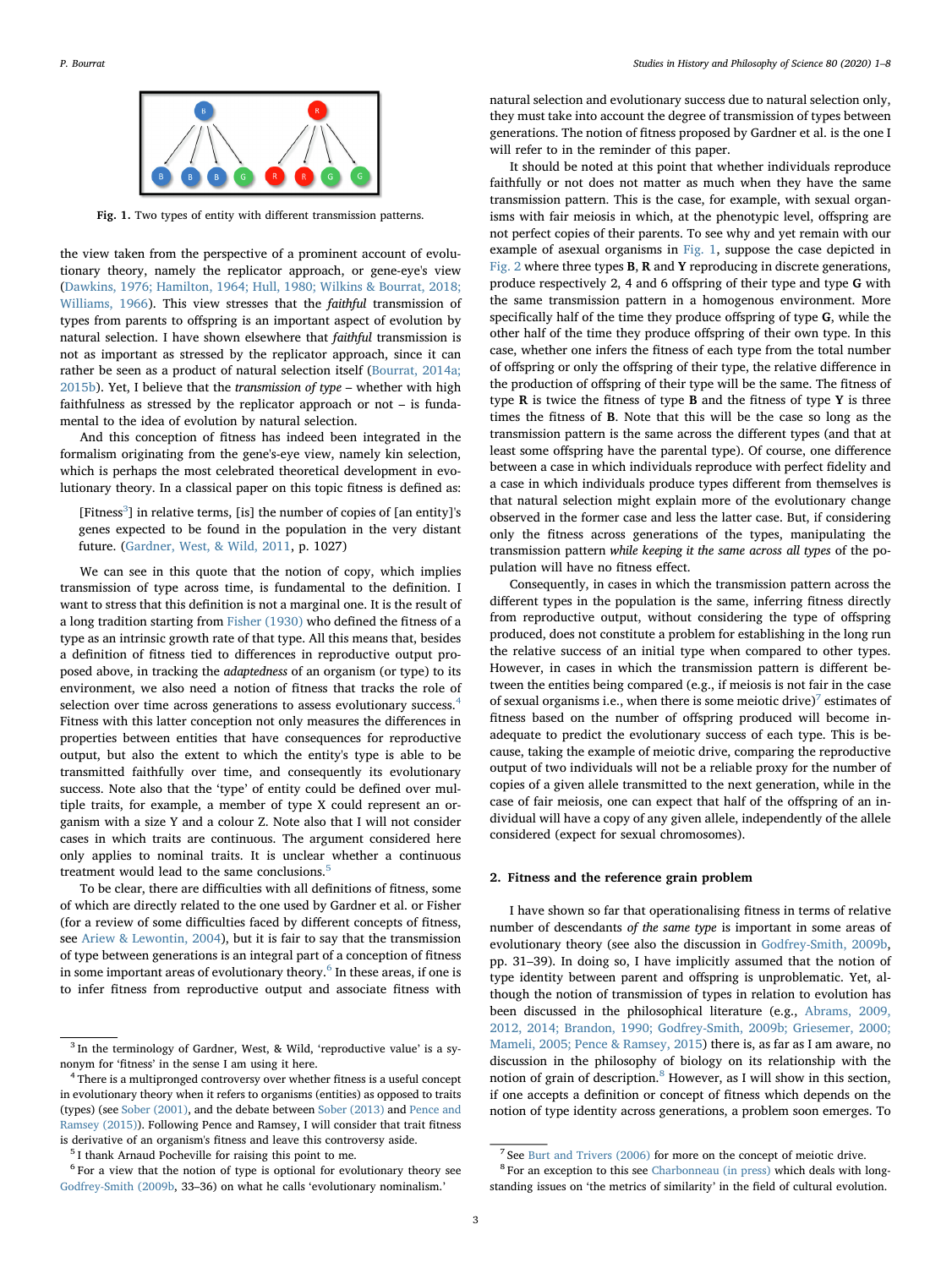<span id="page-3-0"></span>

Fig. 2. Three types of entity with the same transmission pattern.

see this, I first show in what sense the claim that two objects belong to the same type is a claim that depends on the grain of description one uses.

A type is classically defined as an entity's property or set of properties that can be shared by other entities. For instance, all red entities belong to the type 'red'. Although the notion of type used in evolutionary theory is quite straightforward, its relation to the notion of identity is complex. In fact, assessing whether two objects are identical presupposes that one has chosen a particular *grain of description*, <sup>[9](#page-3-1)</sup> that is, the amount of zooming in or out made when the system is observed. At a fine-grained description for instance, even two replicated sequences of DNA are never perfectly identical and will thus be members of two different types for some properties. If this is true for DNA, this is even more relevant for two organisms or two groups of organisms. And this fact is not solely a biological one. At a fine-grained description, there are no two identical snow-flakes. Depending on which properties are measured and with what precision, two individual atoms of carbons of the same isotope might have different properties (e.g., different spins on their electrons). Because identity is grain-of-description relative, it means ultimately that in the context of evolutionary theory, producing offspring of the same type is not grain-of-description independent. By 'grain of description' I mean here both the way in which the domain of a variable is carved up (e.g., a given shade of red such as scarlet or ruby as opposed to the colour red) but also the temporal scale used to measure each value of the domain (e.g., how long has the object remained exactly red or this particular shade), so the zooming in or out is both spatial and temporal. In fact, if two entities vary slightly in colour over time, measured over a short timescale, the two entities might appear as different, while over a longer timescale they might appear as identical because over that longer timescale they have on average the same value.<sup>[10](#page-3-2)</sup> In the reminder, I will focus on cases in which the same timescale is always the same, although I will come back the problem of timescale toward the end of the paper when I discuss what I call 'evolutionary types.'

If type-identity between two objects depends on the grain of description used and that assessing fitness depends on the notion of parent-offspring type-identity, it follows that differences in fitness are not grain-of-description independent. As I show below, this can lead to conflicting views as to whether a particular case of evolutionary change is due to natural selection or other evolutionary processes. More specifically, one immediate consequence of the grain-of-description dependence of fitness is that one given entity, once examined from different grains of description, should, in some cases at least, be considered as having different fitnesses.

To see this, assume a population of entities that can be categorised

as members of distinct types from a given perspective and produce asexually, on average, a different number of offspring of their own type. Because of this difference in number of offspring of the same type, we claim that the population evolves by natural selection, following the considerations of the previous section. But this conclusion might be altered if we change the grain of description. Imagine now that we decide to be less coarse and introduce more details in our description. To do that, we separate members of a given type we previously delineated into members of subtypes. As a result, it might be the case that because of this different way of characterising the entities of the population, the conclusion is now that each subtype has a different fitness from the one established with the coarser-grained description and consequently that natural selection has not the same magnitude when this description is used.

[Fig. 3](#page-4-0) and [Table 1](#page-4-1) provide an extreme case in which natural selection simply vanishes when one changes the grain of description. In this example, depending on what perspective we take, there are either two types of entities, namely red (R) and blue (B) or four types, namely R1, R2, B1 and B2. From a coarse-grained perspective (P1), R entities deterministically<sup>[11](#page-3-3)</sup> produce  $4R$  offspring at each discrete generation, while **B** entities produce only 3 **B** offspring. Everything else being equal, from that perspective, it seems that natural selection is responsible from the evolutionary change observed because there is a difference in fitness between the two types (4 for R and 3 for B). Now, taking a finer perspective (P2), we categorise entities with shades of colours and observe that the R and B parents, when we were assessing their colour from P1, are respectively of the type R1 and B1 when assessing their colour from P2. Furthermore, we notice that half of the offspring of R1 are R1 and the other half are R2 while two third of the offspring of B1 are B1 and the remaining third are B2 (see [Fig. 3\)](#page-4-0). From that perspective, the fitness of R1 and B1 are identical since only the offspring of their types are incorporated into the measure of fitness and thus the evolutionary change observed is not due to natural selection, because types do not vary in fitness. Incidentally, the two types have different transmission patterns, which is an analogous case to the case of unfair meiosis mentioned earlier. The concern here is thus that evolution by natural selection can at the same time occur and not occur, though on different grains of description.

The problem illustrated in [Fig. 3](#page-4-0) and [Table 1](#page-4-1) is important because nothing from the theory provides a guide for choosing the most appropriate grain of description for a particular situation. This is unwelcome for several reasons. First, a scientific realist might want to argue that one desideratum for a property such as fitness is that it remains invariant and thus independent from the grain of description, or in other words, be scale-invariant. From that perspective if evolution by natural selection is found at a particular grain of description, it should also be found at a finer-grained description.

Second, obtaining a finer grained description over the same temporal scale will in many cases lead to a higher level of empirical content about a system and should allow us to potentially identify a higher number of relevant difference makers, which is one desideratum for both prediction and explanation. This conclusion might be regarded by some as contentious. I believe it is not since assuming the exact same system, described with a different grain of description, will typically lead the finer description to contain more information than the coarser one. Yet, this leads to the worrying conclusion that, if one were to choose the finest possible grain of description to describe evolutionary change, they would most likely have to claim that the difference in fitness between the different entities is nil. This is because from the finest possible grain of description, none of the parental entities would be able to produce perfectly identical offspring to themselves with respect to the focal (determinable) property and thus the evolutionary

<span id="page-3-1"></span><sup>&</sup>lt;sup>9</sup> I consider the notion of 'grain of description' to be different from that of 'level' in the following sense. Considering a phenomenon occurring at one level of organization (say the organism or the cell level), one can give different amounts of details about this phenomenon. This difference in amount of details concerns the grain of description, not the level of organization at which the description is given. Of course, in many cases changing the level of organization, also changes our grain of description, but this need not be. For a discussion on grain of description see [Abrams \(2014,](#page-6-7) especially [Fig. 1](#page-2-1)).

<span id="page-3-2"></span><sup>&</sup>lt;sup>10</sup> See [Pocheville \(2010\)](#page-7-28) which provides a nice treatment of the question of timescales in evolutionary theory. See also [Bourrat \(2015c, 2015d\)](#page-7-29) on the relevance of timescales for the levels-of-selection problem.

<span id="page-3-3"></span><sup>&</sup>lt;sup>11</sup> A similar demonstration could be made without the assumption of determinism.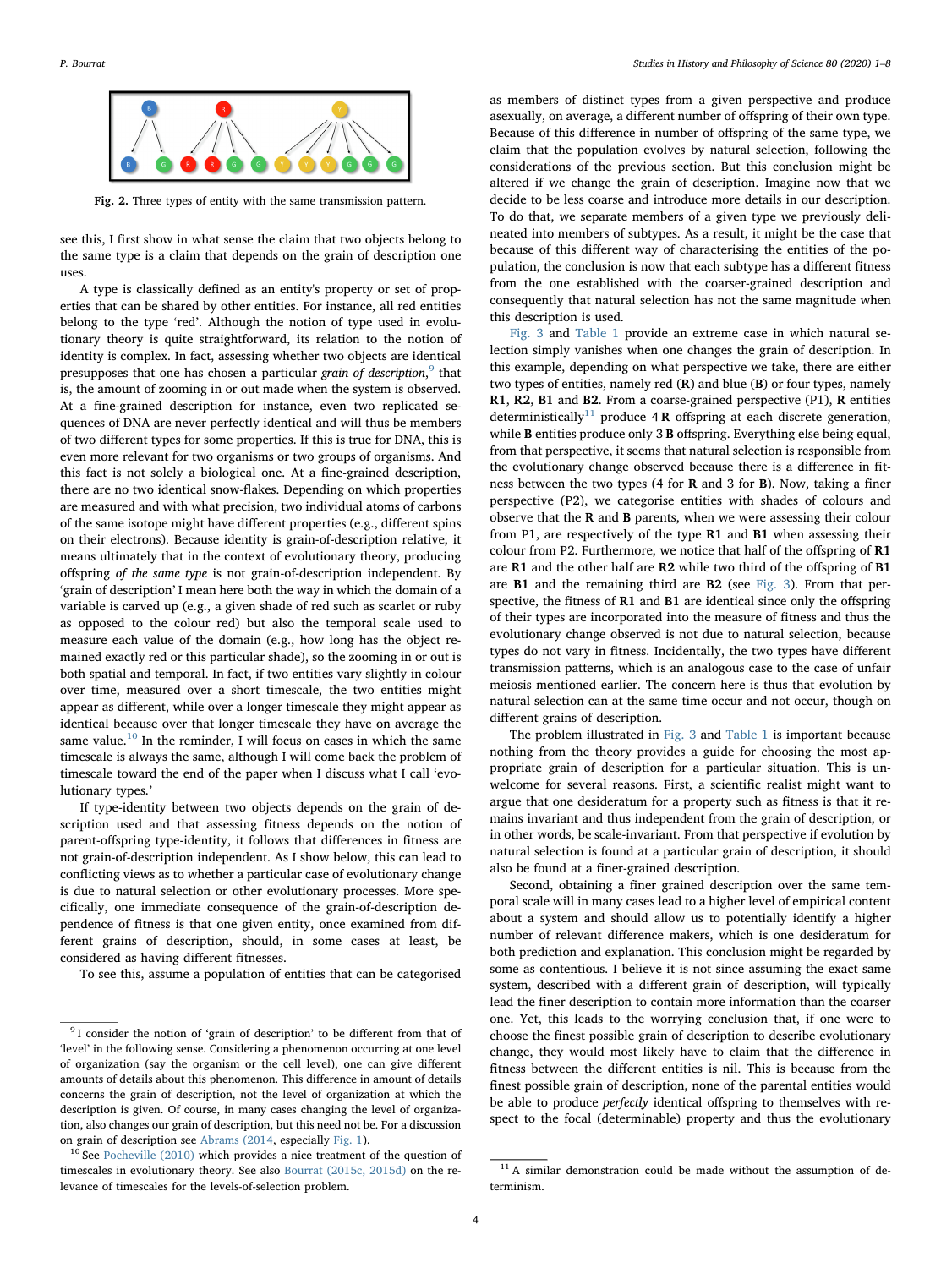<span id="page-4-0"></span>

Fig. 3. Reproductive outputs of two types of entities seen from two different perspectives with different grains of description.

same timescale coarser-grained descriptions typically have less empirical content than finer-grained descriptions, not the contrary, assuming once again they describe faithfully the exact same physical object in both space and time.

To be sure, I want to stress again that I am not discussing what in practice scientists would do. In fact, as [Rueger and McGivern \(2010\)](#page-7-30) have shown using simple models in physics, describing a phenomenon with a fine-grained model does not necessarily imply that it will describe the phenomenon better than using a coarser-grained model. Furthermore, some questions might best be dealt with at a particular level and/or grain of description. Yet, the point I make still stands whether an evolutionary process can be described and the case can be dealt with both equally well from a fine-grained and coarse-grained perspective.

Taking all this into consideration the reader might still consider that the type of problem illustrated in [Fig. 3](#page-4-0) and [Table 1](#page-4-1) is far removed from any practical problem a biologist could encounter with a real population. This is not so, for without a clear methodology to distinguish types within a population at hand, one might be accused of gerrymanderring types in order to show what he or she intends to show. Furthermore, I believe that recognizing this problem might be useful in the context of the debate between (nearly) neutralists, of which one of the strongest proponent is Michael Lynch (see M. [Lynch, 2007](#page-7-31)) and adaptationists of which Dawkins is an emblematic figure. The nearly neutral theory of molecular evolution, as its name indicates, looks at evolution from a molecular perspective, that is, a fine-grained one. Under this view,

#### <span id="page-4-1"></span>Table 1

Conflicting views on whether there are differences in fitness between two entities and consequences for natural selection.

| Perspective         | Parental types | Reproductive output of the same type | Is the evolutionary change observed due to natural selection? |
|---------------------|----------------|--------------------------------------|---------------------------------------------------------------|
| (P1) Coarse-grained |                |                                      | Yes because of differences in fitness                         |
|                     |                |                                      |                                                               |
| (P2) Fine-grained   | R1             |                                      | No because no difference in fitness                           |
|                     | B1             |                                      |                                                               |
|                     |                |                                      |                                                               |

change observed would not be attributed to natural selection. One would have to conclude that every evolutionary change observed is due to a form of transgenerational mutation. Note that this question is different from asking what grain evolutionary biologists should choose in practice, which is a methodological question raising epistemic issues.

This point is strengthened by the supervenience assumption which is widely accepted by scientists and philosophers of science. It follows from this assumption that a physical property (and any process(es) depending on this property) existing at a coarse grain of description should also exist at the finest possible grain of description (even if it might be very difficult to describe), assuming that both descriptions are faithful (i.e., there are no biases in the way they are described) from their respective grain of description. This is because any two descriptions supervene on the same target system. However, as I showed above this is not necessarily the case for evolution by natural selection, if it is considered as being description independent, since some evolutionary change attributed to natural selection at a coarser grain of description will rather be understood as mutation when assessed from a finer grain of description. As a result, if taken at face value, problem I present questions the status of evolution due to natural selection as an outcome originating from a process which is mind-independent. Importantly, note that it is possible for a physical property to be only detectable at a finer-grain of description. In such cases, it is perfectly reasonable to consider that different grains of description lead us to change our mind about whether an entity has a given property and whether a process occurs. That said, this should only happen when one moves from a coarser to a finer grain description, not from a finer to a coarser grain of description (once again and this is important, assuming descriptions are faithful and refer to the exact same object). This is because, over the evolution is mostly driven by mutation and drift, with selection playing a minor role. Adaptationists, on the other hand, look at evolution from the perspective of the organism in its environment. The notion of the gene they use in this context is different (Griffi[ths & Neumann-Held,](#page-7-32) [1999; Lu & Bourrat, 2018](#page-7-32)). From this perspective, evolution is mostly driven by natural selection. It is fair to say that the grain of description used to characterise evolution is much finer (both spatially and temporally) for neutralists than for adaptationists. If the nature of evolutionary processes is sensitive to the grain of description used, as I suggest it is, it might be possible to regard mutation and/or drift at the molecular level as selection at the level of the organism merely by changing perspective. This difference could indeed be driven by an implicit change in level of description given about the system when the level of description is changed. I will not attempt an analysis here, but I think it is a promising line of research.

The grain-of-description dependence of fitness and evolution by natural selection seems to be, in some respects, a similar problem to the well-known reference class problem in probabilities. If someone tells us that "you" have nine chances out of ten to die before the age of 100 years, this information will not make any sense if we do not know which reference class has been delimited to obtain this probability. Is the class 'all humans on Earth', 'humans in your country', 'humans of your gender', 'humans living in the same city as you', 'humans with the same life-style as you', 'humans of the same age as yours', etc.? Because you belong to an infinite number of classes at the same time, one could say that you have an indefinite probability of dying before the age of 100 years, which represents a problem if probabilities are unconditional 'guides to life' ([Hájek, 2007\)](#page-7-33) where 'unconditional' means 'independent from any reference class.' Although the reference class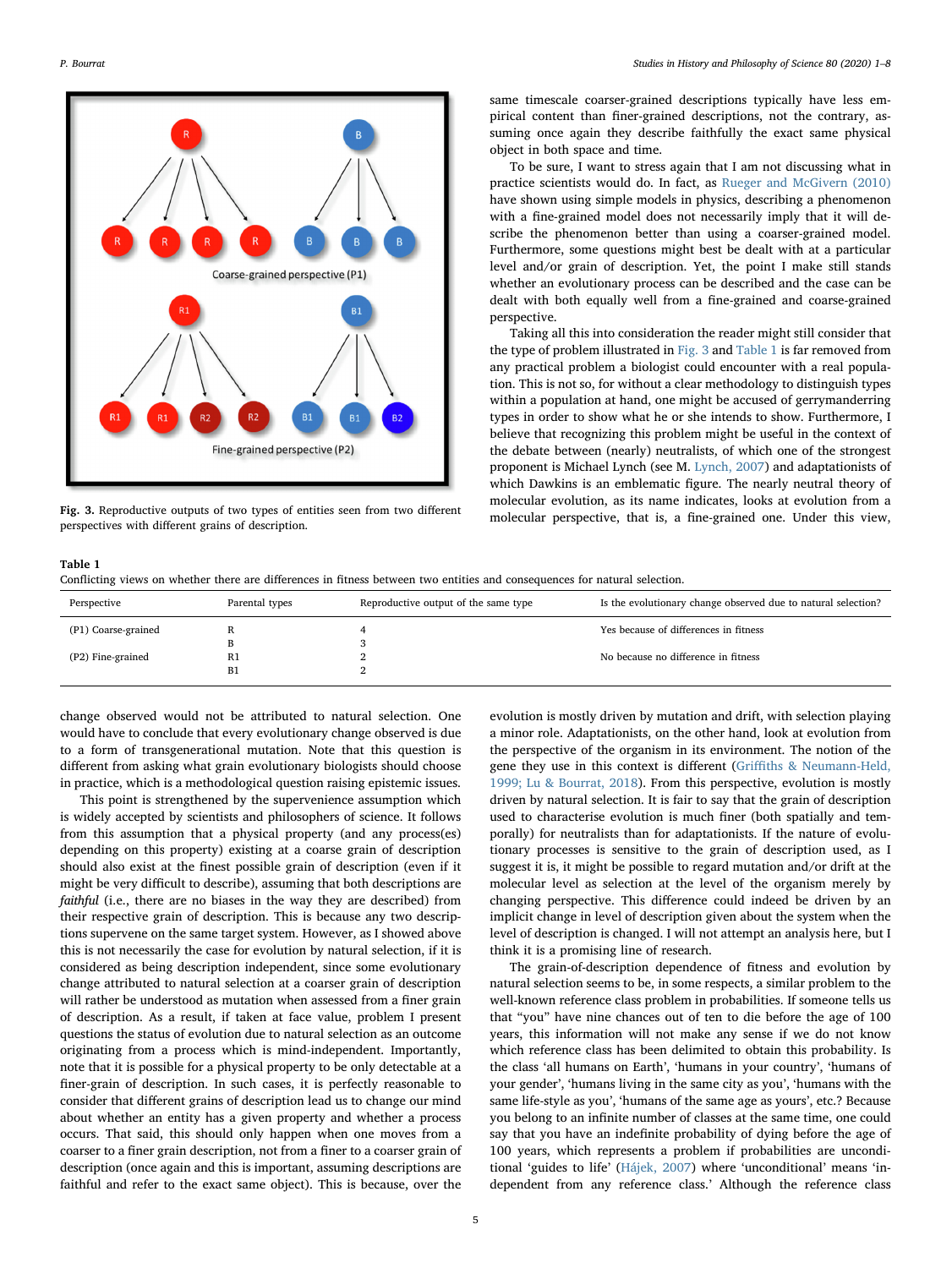problem is classically thought to be only a problem for a frequentist interpretation of probability, [Hájek \(2007\)](#page-7-33) convincingly demonstrates that each interpretation of probability theory has its own reference class problem. Problem I have presented with fitness has a common origin with the reference class problem.<sup>12</sup>

The common origin of these two problems lies in the fact that as recognised by Venn in 1866 "every single thing or event has an indefinite number of properties or attributes observable in it, and might therefore be considered as belonging to an indefinite number of different classes of things" [\(Venn, 1876\)](#page-7-34). In the case of the reference class problem in probability, because an event can be considered as belonging to many different classes, it is problematic to know what class should be used to predict it. In the case of fitness, since different grains of description will lead to one class of objects (say  $R$ ) to be made of a multitude of subclasses (say R1, R2, R3, etc.), it will be problematic to know which one of these different (sub)classes should be used to describe an event of evolutionary change. This problem widens the scope of the reference class problem beyond probability theory and independently from it. In fact, all it requires for occurring is that the number of offspring of the same type produced is different when the grain of description is altered. Probabilities do not have to be mentioned for it to occur. To distinguish the reference class problem in probability, which occurs at any given grain of description, from the reference class problem I identified in evolutionary theory, I name the latter the 'reference grain problem.'

One should note that the reference grain problem in evolutionary theory and the reference class problem in probability, although they overlap, are nevertheless slightly different, or more accurately, the former is a special case of the latter which justifies the different label. In fact, in the traditional reference class problem, the heart of the problem is to assess which one of an infinity of classes is the correct one for a given event. But the different possible classes an object belongs to can be independent from the grain of description used to delimit each class and depend only on different properties of the object (e.g., male, French, 30 years old). Contrast this with the evolutionary problem I have presented above. Although the problem here is also to choose the relevant class, this is not because one and the same entity belongs to an infinity of classes that can represent different properties. Rather, it is because this entity can belong to an infinity of classes merely by changing the grain of description for one and the same property such as colour (e.g., being red or being scarlet) and that there seems to be no way to decide, beyond our intuitions, which grain of description and thus which class is best to use. Thus, if 'colour', to take the theoretical example in [Fig.](#page-4-0) 3, is causally linked to fitness, claiming that evolution by natural selection has occurred in a population between entities of different colours is not more meaningful than claiming you have 9 chances of 10 to die before the age of 100 years. One must first stipulate which grain of description one has used to make this assertion.

## <span id="page-5-0"></span>3. Solving the reference grain problem?

As already noted, [Hájek \(2007\)](#page-7-33) demonstrates convincingly that the reference class problem is pervasive in probability theory and that all major probability interpretations face the problem in one form or another. Attempts to solve this problem have been made by arguing that one should use probabilities only over the narrowest class(es) for which reliable statistics can be compiled. However, this solution is unsatisfactory. In fact, it is not clear what 'reliable statistics' means ([Hájek, 2012\)](#page-7-35), and using the narrowest possible class would ultimately lead to the use of classes made of single events in which case probabilities would become dispensable, unless the world is fundamentally

indeterministic. Thus, although one might be tempted to give an analogous solution to the reference grain problem by using the finest possible grain of description one has at their disposal, not surprisingly this solution will suffer from the same problem. As I mentioned earlier, at the smallest possible grain of description, every entity (such as an organism) is unique and thus any mention of evolution by natural selection at one grain of description would correspond to mutation at the finest possible one. This solution seems an undesirable one.

Because the solution of narrowing down the reference class is unsatisfactory, [Hájek \(2007\)](#page-7-33) proposes to abandon the idea that events have unconditional probabilities and rather embrace the idea that any probability is relative to a reference class that must be specified to be meaningful. Although this solution is somewhat difficult to reconcile with the view that unconditional or single-event probabilities are a 'guide to life', this might be the only pragmatic solution to what seems otherwise to be insoluble. Concerning the reference grain problem in relation to natural selection, Hájek's conclusion might also be the only reasonable one. One could in fact argue that because any notion of fitness tied to the notion type will face a reference grain problem, we should abandon the idea that fitness is an objective or unconditional property of the entities forming a population. Rather, the argument runs, fitness should be seen as a property that is relative to the grain of description chosen (and therefore at least partly subjective) and natural selection, mutation and drift processes can only be characterised at a particular grain of description.

At this point one could interpret this proposal in two different ways. One could consider that fitness is just an instrumental property given the degree of knowledge one has and that entities do not literally have any fitness at all independent from a given grain of description. Or one could consider that a given entity has an indefinite number of fitnesses at the same time. I have no particular view over which one of these two options is more preferable. The main issue here is to reconcile the fact that the concepts of fitness and natural selection are very useful and successful tools for thinking about evolution (especially with respect to adaptations) with the idea that the presence/absence of natural selection will depend on what grain of description is used, and thus does not represent objective facts about the world.

Considering this, one way the reference grain problem might be resolved is by applying an account of models such as the ones proposed by [Godfrey-Smith \(2006, 2009a, 2009c\)](#page-7-36) or [Weisberg](#page-7-37) (2013) to the concept of natural selection. It would consist in considering that natural selection is not a physical process, but rather the model of a process that bears some resemblance with a particular target system at a particular grain of description. Although in principle quite straightforward, it should be stressed that choosing the grain(s) of description at which to apply the model might be a difficult task in practice.

Another partial solution to the reference grain problem, perhaps more palatable than the previous one, might lie in restricting what sort of types count as relevant for evolutionary theory. I call types relevant for evolutionary theory 'evolutionary types'. The solution would be the following. If two different members of two different subtypes at a given grain of description belong to the same type at a coarser grain of description, and have the same composition of offspring (or later-generation descendants) at the fine-grained description (i.e., same of offspring of each subtype), then it might be argued that they belong to the same evolutionary type, in spite of being two different subtypes. An evolutionary type defined as such would be less description dependent than a type in the way it was defined so far. As such, it might permit privileged grains of description for evolutionary theory. The reason that this is the relevant type for evolutionary theory, one might argue, is that recurrence over time of a structure/function is what matters evolutionarily, not that the structure reappearing at each generation. This is very well demonstrated by a number of species (e.g., ferns) which exhibit what is known as 'alternation of generations', in which A produces B, which can produce B or A (for a recent history of the concept see [Nyhart & Lidgard, 2017\)](#page-7-38). In spite of an alternation of generations these

<span id="page-5-1"></span> $^{12}$  Note that the reference class problem is not unrelated to Walsh'[s \(2007;](#page-7-6) see also [Walsh et al., 2017\)](#page-7-7) point that natural selection and drift are not description independent phenomena mentioned in the Introduction.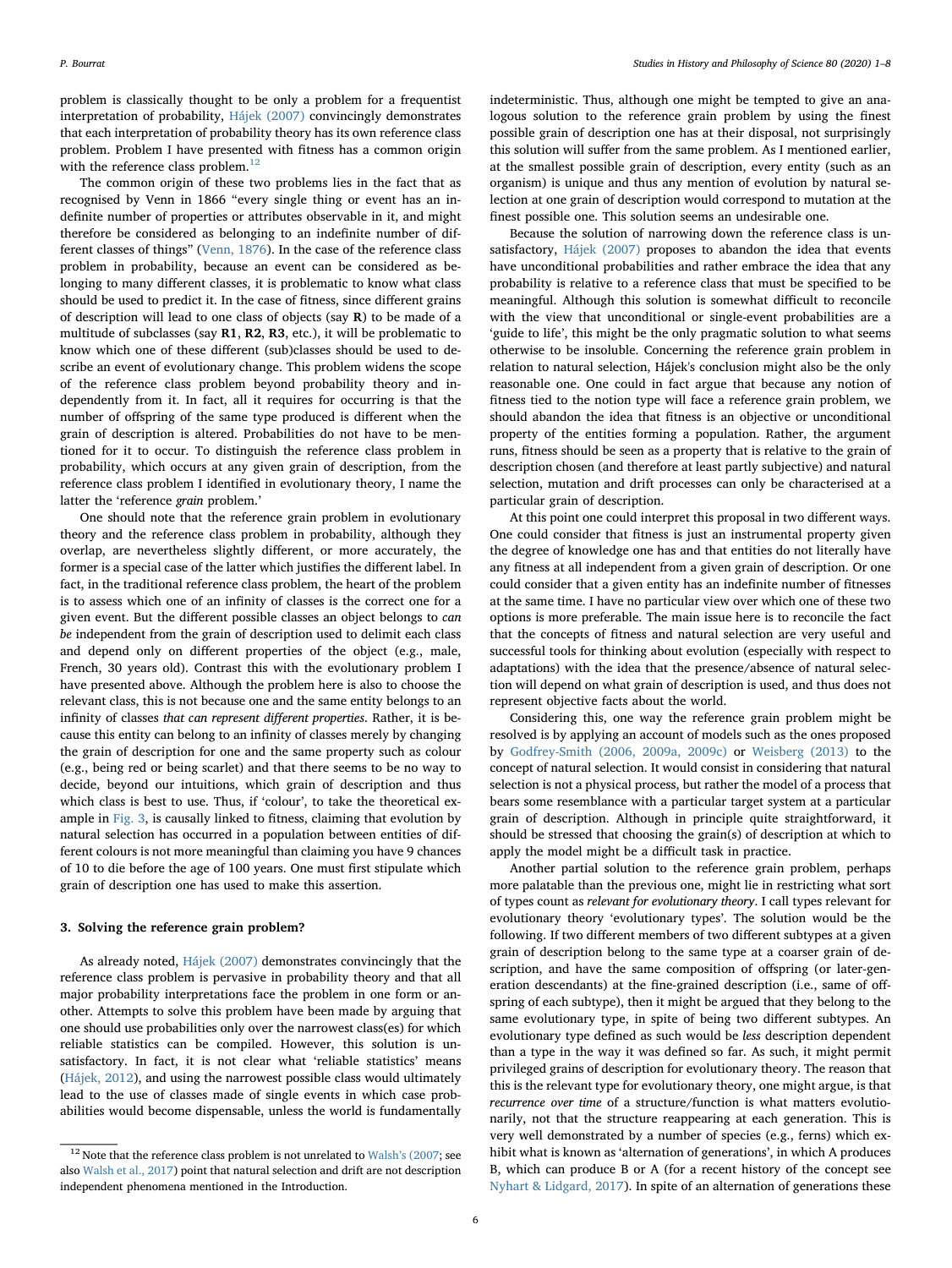<span id="page-6-8"></span>

Fig. 4. Two fine-grained descriptions of evolutionary change compatible with the same coarse-grained description as in [Fig. 3.](#page-4-0)

organisms are considered as belonging to the same type, which is here the life cycle of an individual.

To see how defining evolutionary types as I did represents a partial solution to the reference grain problem, suppose we are in the case presented in [Fig. 4](#page-6-8). This case is derived from the case presented in [Fig. 3](#page-4-0). As with the case presented in [Fig. 3,](#page-4-0) we suppose entities that can be described from two perspectives (coarse and fine). From the coarsegrained perspective, the types are R and B. They produce 4 and 3 offspring of their type respectively (not represented in [Fig. 4,](#page-6-8) see [Fig. 3](#page-4-0)). From the finer-grained perspective, the types are R1, R2, B1, and B2.

We now suppose two situations. In one case [\(Fig. 4](#page-6-8), top), R1 produces 3 R1 and 1 R2, R2 produces 3 R2 and 1 R1, B1 produces 3 B1, and B2 produces 3 B2. This fine-grained description is compatible with the coarse-grained description. It seems in this case that there are four different evolutionary types since each one of these types has its own distinctive transmission pattern. Contrast this with the case of the finergrained description at the bottom of [Fig. 4](#page-6-8) in which R1 and R2, on the one hand, and B1 and B2, on the other hand, have the same offspring composition respectively. Namely, R1 and R2 both produce 3 R1 and 1 R2, and B1 and B2 both produce 2 B1 and 1 B2. In this case, whether the parental type is R1 or R2, on the one hand, or B1 or B2, on the other hand, this does not make a difference in what type of offspring is produced at the next generation (One could imagine situations where the same composition in descendants does not occur at the next, but at later generations). For that reason, one might argue that R1 and R2 are one single type in virtue of having the same transmission pattern, in the same way the alternation of generations in some species is considered as belonging to a single life cycle. The same reasoning can be shown with B1 and B2.

Using the notion of evolutionary change as I defined it, the interpretation is that there is no evolution by natural selection occurring at that grain of description for the fine-grained description on the top of Fig.  $4.^{13}$  $4.^{13}$  $4.^{13}$  Using the coarse-grained perspective (on the one hand R1 and R2 lumped together, and on the other hand B1 and B2 lumped together) in this case would misidentify (due to a lack of information) two evolutionary types, while there are in fact four. In the case of the finegrained description at the bottom of [Fig. 4,](#page-6-8) the interpretation, would be that R1 and R2, on the one hand, and B1 and B2, on the other hand, belong to the same evolutionary type because each subtype produces the same proportion of offspring of each subtype. Applying this method provides us with a privileged grain for describing evolutionary change when two or more possible grain of description are available. This grain is the coarsest possible one for which giving a finer description yields the same offspring (or descendants at a later generation) composition

for some the different subtype identified, and that there are in this offspring composition members of all the parental subtypes leading to this offspring composition.<sup>[14](#page-6-10)</sup> Applying this algorithm in our example, the privileged grain is thus the fine-grained description for the case at the top of [Fig. 4](#page-6-8), while it would be the coarse-grained one for the case at the bottom of [Fig. 4](#page-6-8) in which R1 and R2 on the one hand, and B1 and B2 on the other hand, are lumped together.

#### <span id="page-6-3"></span>4. Conclusion

In this paper, I have shown that one way to approach the concept of fitness in evolutionary theory suffers from a similar problem to the reference class problem in probability. This problem originates from the fact that this approach to fitness and the conception of evolution by natural selection that follows from it both depend on the notion of type identity. The problem boils down to the point that different grains of description will sometimes lead to the conclusion that one and the same entity can belong to different types and produces offspring which are either of the same type or of different types from their parent. This, in turn, can lead to conflicting views as to whether natural selection or (an)other evolutionary process(es) are responsible for the evolutionary change observed. I labelled this the reference grain problem. Far from having proposed a definitive solution to this problem, I have suggested that one way to dissolve the problem is to consider natural selection as the model of a process rather than a physical process. Another quite different solution, perhaps more promising, and certainly more pragmatic, is to put some constraints on the kind of type that is relevant for evolutionary theory in the context where different grains of description are available.

#### Acknowledgements

I thank Patrick McGivern for his extensive editorial input and for inviting me to the workshop 'Problems of Scale' at the University of Wollongong in 2016. I am also thankful to Paul Griffiths, John Matthewson, Arnaud Pocheville, Mathieu Charbonneau, and three anonymous reviewers for comments on previous versions of the manuscript. Finally, I thank the participants of the workshop 'Problems of Scale' and Peter Godfrey-Smith for discussions on the topic. This research was supported by a Macquarie University Research Fellowship and a Large Grant from the John Templeton Foundation (Grant ID 60811).

#### References

<span id="page-6-2"></span>Abrams, M. (2009). What determines biological fitness? The problem of the reference

- environment. Synthese, 166(1), 21–40. [https://doi.org/10.1007/s11229-007-9255-9.](https://doi.org/10.1007/s11229-007-9255-9) [Abrams, M. \(2012\). Measured, modeled, and causal conceptions of](http://refhub.elsevier.com/S0039-3681(17)30007-9/sref2) fitness. Frontiers in [Genetics, 3](http://refhub.elsevier.com/S0039-3681(17)30007-9/sref2), 196.
- <span id="page-6-7"></span>Abrams, M. (2014). Environmental grain, organism fitness, and type fitness. In G. Barker, E. Desjardins, & T. Pearce (Vol. Eds.), Entangled life: Vol. 4, (pp. 127–151). Springer Netherlands. Retrieved from [https://doi.org/10.1007/978-94-007-7067-6\\_7.](https://doi.org/10.1007/978-94-007-7067-6_7)
- <span id="page-6-6"></span>Ariew, A., & Lewontin, R. C. (2004). The confusions of fitness. The British Journal for the Philosophy of Science, 55(2), 347–363. [https://doi.org/10.1093/bjps/55.2.347.](https://doi.org/10.1093/bjps/55.2.347)
- <span id="page-6-0"></span>[Bouchard, F., & Rosenberg, A. \(2004\). Fitness, probability and the principles of natural](http://refhub.elsevier.com/S0039-3681(17)30007-9/sref5) selection. [The British Journal for the Philosophy of Science, 55](http://refhub.elsevier.com/S0039-3681(17)30007-9/sref5)(4), 693-712.
- <span id="page-6-5"></span>[Bourrat, P. \(2014a\). From survivors to replicators: Evolution by natural selection re](http://refhub.elsevier.com/S0039-3681(17)30007-9/sref6)visited. [Biology and Philosophy, 29](http://refhub.elsevier.com/S0039-3681(17)30007-9/sref6)(4), 517–538.
- <span id="page-6-1"></span>Bourrat, P. (2014b). [Reconceptualising evolution by natural selection](http://refhub.elsevier.com/S0039-3681(17)30007-9/sref7)PhD dissertation. [Sydney: University of Sydney](http://refhub.elsevier.com/S0039-3681(17)30007-9/sref7).
- <span id="page-6-4"></span>[Bourrat, P. \(2015a\). Distinguishing natural selection from other evolutionary processes in](http://refhub.elsevier.com/S0039-3681(17)30007-9/sref8) [the evolution of altruism.](http://refhub.elsevier.com/S0039-3681(17)30007-9/sref8) Biological Theory, 10(4), 311–321.

<span id="page-6-9"></span> $^{13}$  Note that  $\bf R1$  and  $\bf R2$  would increase in frequency over  $\bf B1$  and  $\bf B2,$  but that would be due to the mutation not natural selection. In fact following the [Ariew](#page-6-6) [and Lewontin](#page-6-6)'s (2004) distinction between reproduction of and reproduction by, the increase in frequency of R1 and R2 is a case of reproduction of these types, not reproduction by (for instance, reproduction of R1, but not by a R1 parent), only the latter of which, they argue and I agree with them, should be associated with fitness (and consequently natural selection).

Bourrat, P. (2015b). How to read 'heritability' [in the recipe approach to natural selection.](http://refhub.elsevier.com/S0039-3681(17)30007-9/sref9) [The British Journal for the Philosophy of Science, 66](http://refhub.elsevier.com/S0039-3681(17)30007-9/sref9)(4), 883–903.

<span id="page-6-10"></span> $14$  In practice, it would just suffice that members of two subtypes produce on average the same proportion of members of different subtypes, and that there are in this average offspring composition members of all the parental subtypes leading to this offspring composition, for the subtypes to be considered as belonging to the same evolutionary type.